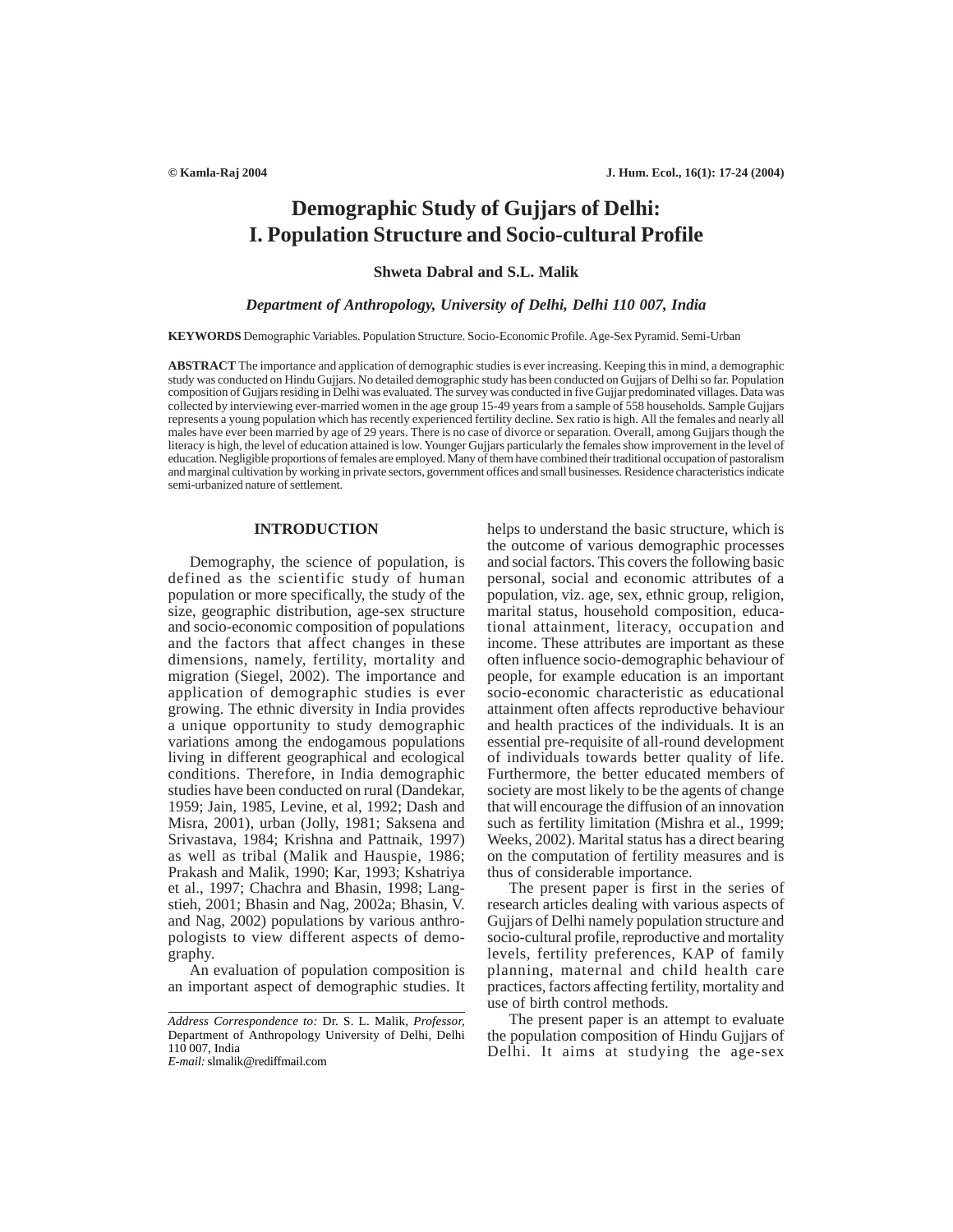composition of Gujjars besides socio-economic characteristics, namely; marital status, educational status, occupational status, economic status along with the variations in general characteristics of their residence.

## **MATERIAL AND METHODS**

The term Gujjar is derived from the Sanskrit word 'Gurjara'. Most of the Scholars refer to the word 'Gurjara' primarily to the 'Gurjaratra' or Gujarat. The origin of Gujjars is debatable. While Smith (1908) traces their origin to the white Huns who came as nomadic hordes to India around AD 465, Cunningham (1871) places them among the Scythian tribe who conquered Kabul around 100 BC and came to India and settled in Kashmir, Punjab, Rajasthan and Gujarat and established the Gujjar or Gurjara kingdom. Munshi (1944) considered Gujjars of Indian origin and according to him the people of Rajputana, Malwa, and modern Gujarat, the whole region called Gurjaradesa, were one homogeneous people, whose Gurjara empire started disintegrating following disintegration of Chalukya Empire by the end of the thirteenth century. Gujjars of north-western India have ethnic affinities with the Rajputs, Jats, Ahirs, and belong to one ethnic stock (Bingley, 1978; Ibbetson, 1983). Gujjars were once a nomadic pastoral community, but a majority of them, including Gujjars of Delhi, today are living sedentary lives. Their primary occupation is cattle rearing and marginal farming. Gujjars are widely distributed over Jammu and Kashmir, Punjab, Chandigarh, Himachal Pradesh, Uttaranchal, Uttar Pradesh, Haryana, Rajasthan, Gujarat, Madhya Pradesh and Delhi. They were originally Hindus, however, Muslim Gujjars are found in Jammu and Kashmir, Himachal Pradesh, Punjab, Uttaranchal and Uttar Pradesh (Verma, 1954; Singh, 1998).

The present demographic study was conducted among Hindu Gujjars living in Delhi, the National Capital of India. They are mostly Hindus. However, there are few Muslim Gujjar families as well. Gujjars of Delhi do not come under Scheduled tribe category. Gujjars converse in 'Gujjari' (an Indo-Aryan language) at home; with others they speak Hindi and use the Devanagari Script in writing. Most of them are vegetarian. They consume a lot of milk and milk products. Wheat forms their staple cereal diet.

Gujjars follow monogamy, community endogamy and clan exogamy. They practice both child marriage followed by 'Gauna' as well as adult marriage. Junior and senior levirate and junior sororate marriages are recognized. Clan names are generally used as surnames. Gujjar women practice 'Pardah' system. Gujjar villages in Delhi are quite urbanized. Many of them still practice animal husbandry and agriculture, particularly, those who live in the villages situated on the outskirts. Though, most of them have combined it with working in other sectors such as government jobs or small business.

The data for the present study was collected by interviewing ever-married Gujjar women aged 15-49 years from a sample of 558 households, comprising of 3545 individuals. Pilot study was followed by the field work. Also, secondary data was collected from various sources. Five Gujjar predominated villages (selected by random sampling), were visited during different months of the year 2002. They were Fatehpur Beri, Dera, Molarband, Madanpur Khadar and Asola villages. An attempt was made to contact the maximum number of households living therein covering the entire village. Not more than one married woman in the age group 15-49 years was selected from each household. Incase of more than one ever-married woman in the reproductive age per household, the eldest woman was selected. Keeping in view the specific objectives, a detailed interview schedule was framed on the basis of comprehensive study of the concerned literatures. It included both closed and open-ended questions. The Household Schedule consisted questions on household identification, residence characteristics, economic status, queries related to each household member i.e. age, sex, marital status, education, occupation and relationship to the head of the household. Cross-questions were also included so as to elicit the required information accurately. To supple-ment the information collected through interviews, indirect and informal discussions were also carried out with the respondent and other members of the family. The information obtained from the each respondent was also spotchecked to verify the accuracy so as to minimize the response errors. The data collected was statistically treated, using descriptive statistics.

In some cases, age could not be appropriately assessed due to misstatement of age especially by older women who tend to understate their real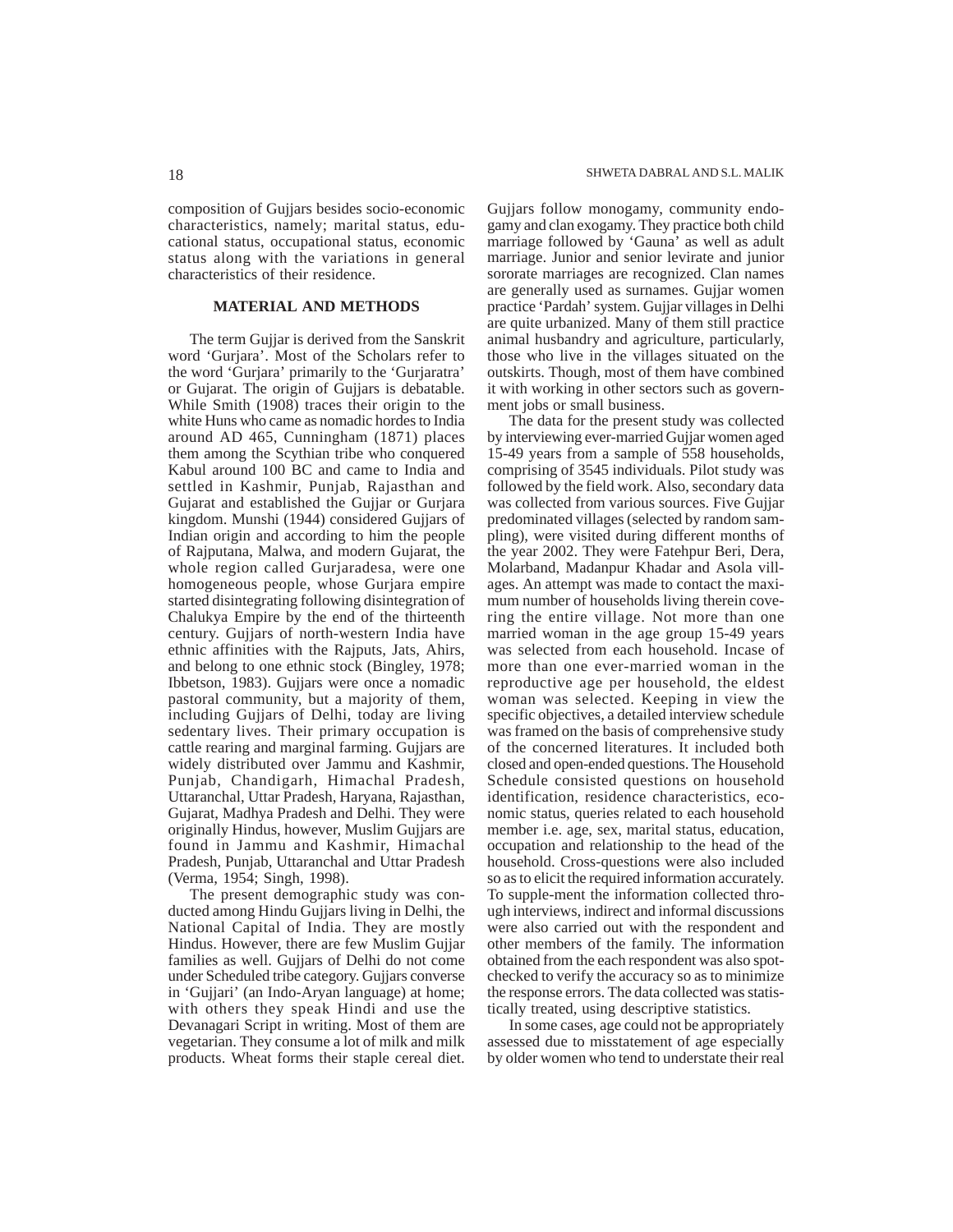age. Information about household income was recorded after taking the respondents into confidence, still in some cases there is a possibility of understatement due to misreporting on the part of respondents.

## **RESULTS AND DISCUSSION**

*Age-sex Distribution of Gujjars:* Age and gender are the important factors for the study of population structure, on the basis of which, other type of demographic data, such as population count, educational level, etc., are cross-classified and analyzed. Age and sex distribution of Gujjars suggests that more than one third of the population is below 15 years of age and a marginal proportion is 60 years and above (Table 1, Figure 1). The age distribution of Gujjars is typical of a population that has recently experienced a fertility decline. The age-sex pyramid also indicates higher old age mortality and lower life expectancy. Broad base population pyramid for Gujjars, reflects a 'Young' (defined as 35% or more of population being under 15 years) population (Weeks, 2002). Dependency ratio among Gujjars is approximately 59 dependents for every 100 working individuals. The sex ratio in Gujjars (884.64) is higher than the all Delhi population (821: Census of Delhi-provisional, 2001), but lower than all-India population (933: Census of India- provisional,  $2001$ ). The sex ratios by age do not exhibit any particular trend (Table 1). *Marital Status:* A look at the marital status of Gujjars suggests that by age of 29 years, all the females and nearly all males have ever been married (Table 2A and 2B). Overall, Gujjar women marry at younger ages than Gujjar men, which is a common practice in Indian society.

**Table 1: Distribution of Gujjars, by age and sex**

| Age                  | Males  |         |        | Females |        | Total   | Age                   |
|----------------------|--------|---------|--------|---------|--------|---------|-----------------------|
| groups<br>(in years) | Number | Percent | Number | Percent | Number | Percent | specific<br>sex ratio |
| $0 - 4$              | 230    | 12.23   | 195    | 11.72   | 425    | 11.99   | 847.83                |
| 9<br>$5 -$           | 269    | 14.30   | 201    | 12.08   | 470    | 13.26   | 747.21                |
| $10-14$              | 224    | 11.91   | 178    | 10.70   | 402    | 11.34   | 794.64                |
| $15-19$              | 200    | 10.63   | 200    | 12.02   | 400    | 11.28   | 1000.00               |
| $20 - 24$            | 219    | 11.64   | 229    | 13.76   | 448    | 12.64   | 1045.66               |
| $25-29$              | 188    | 9.99    | 185    | 11.12   | 373    | 10.52   | 984.04                |
| $30 - 34$            | 173    | 9.20    | 130    | 7.81    | 303    | 8.55    | 751.45                |
| 35-39                | 104    | 5.53    | 94     | 5.65    | 198    | 5.59    | 903.85                |
| $40 - 44$            | 93     | 4.94    | 85     | 5.11    | 178    | 5.02    | 913.98                |
| 45-49                | 77     | 4.09    | 106    | 6.37    | 183    | 5.16    | 1376.62               |
| 50-54                | 71     | 3.77    | 44     | 2.64    | 115    | 3.24    | 619.72                |
| 55-59                | 25     | 1.33    | 8      | 0.48    | 33     | 0.93    | 320.00                |
| $60 - 64$            | 4      | 0.21    | 4      | 0.24    | 8      | 0.23    | 1000.00               |
| $65+$                | 4      | 0.21    | 5      | 0.30    | 9      | 0.25    | 1250.00               |
| Total                | 1881   | 100.00  | 1664   | 100.00  | 3545   | 100.00  | 884.64                |

**Table 2A: Percent distribution of males (aged 15 years and above), by marital status and age**

**Table 2B: Percent distribution of females (aged 15 years and above), by marital status and age**

|               |                |                    |         | $\tilde{\phantom{a}}$ |               |
|---------------|----------------|--------------------|---------|-----------------------|---------------|
| Age<br>groups | Never<br>marr- | Currently<br>marr- | Widowed |                       | Total         |
| (in<br>years) | ied            | ied                |         | Percent               | <b>Number</b> |
| $15 - 19$     | 96.5           | 3.5                |         | 100.0                 | 200           |
| $20 - 24$     | 42.5           | 57.5               |         | 100.0                 | 219           |
| 25-29         | 2.7            | 97.3               |         | 100.0                 | 188           |
| $30 - 34$     |                | 100                |         | 100.0                 | 173           |
| 35-39         |                | 100                |         | 100.0                 | 104           |
| 40-44         |                | 98.9               | 1.1     | 100.0                 | 93            |
| 45-49         | L,             | 98.7               | 1.3     | 100.0                 | 77            |
| 50-54         |                | 98.6               | 1.4     | 100.0                 | 71            |
| 55-59         |                | 100                |         | 100.0                 | 25            |
| $60+$         |                | 87.5               | 12.5    | 100.0                 | 8             |
| Total         | 25.1           | 74.6               | 0.3     | 100.0                 | 1158          |

| Age                     | Widowed<br>Never<br>Currently |              | <b>Total</b> |         |        |
|-------------------------|-------------------------------|--------------|--------------|---------|--------|
| groups<br>(in<br>years) | marr-<br>ied                  | marr-<br>ied |              | Percent | Number |
| $15 - 19$               | 75.5                          | 24.0         | 0.5          | 100.0   | 200    |
| $20 - 24$               | 10.9                          | 89.1         |              | 100.0   | 229    |
| $25 - 29$               |                               | 98.4         | 1.6          | 100.0   | 185    |
| $30 - 34$               |                               | 97.7         | 2.3          | 100.0   | 130    |
| 35-39                   |                               | 97.9         | 2.1          | 100.0   | 94     |
| $40 - 44$               |                               | 94.1         | 5.9          | 100.0   | 85     |
| $45 - 49$               |                               | 89.6         | 10.4         | 100.0   | 106    |
| $50 - 54$               |                               | 68.2         | 31.8         | 100.0   | 44     |
| 55-59                   |                               | 50.0         | 50.0         | 100.0   | 8      |
| $60+$                   |                               | 44.4         | 55.6         | 100.0   | 9      |
| Total                   | 16.1                          | 79.5         | 4.4          | 100.0   | 1090   |

*Note:* There is no case of divorce or separation

*Note: There is no case of divorce or separation*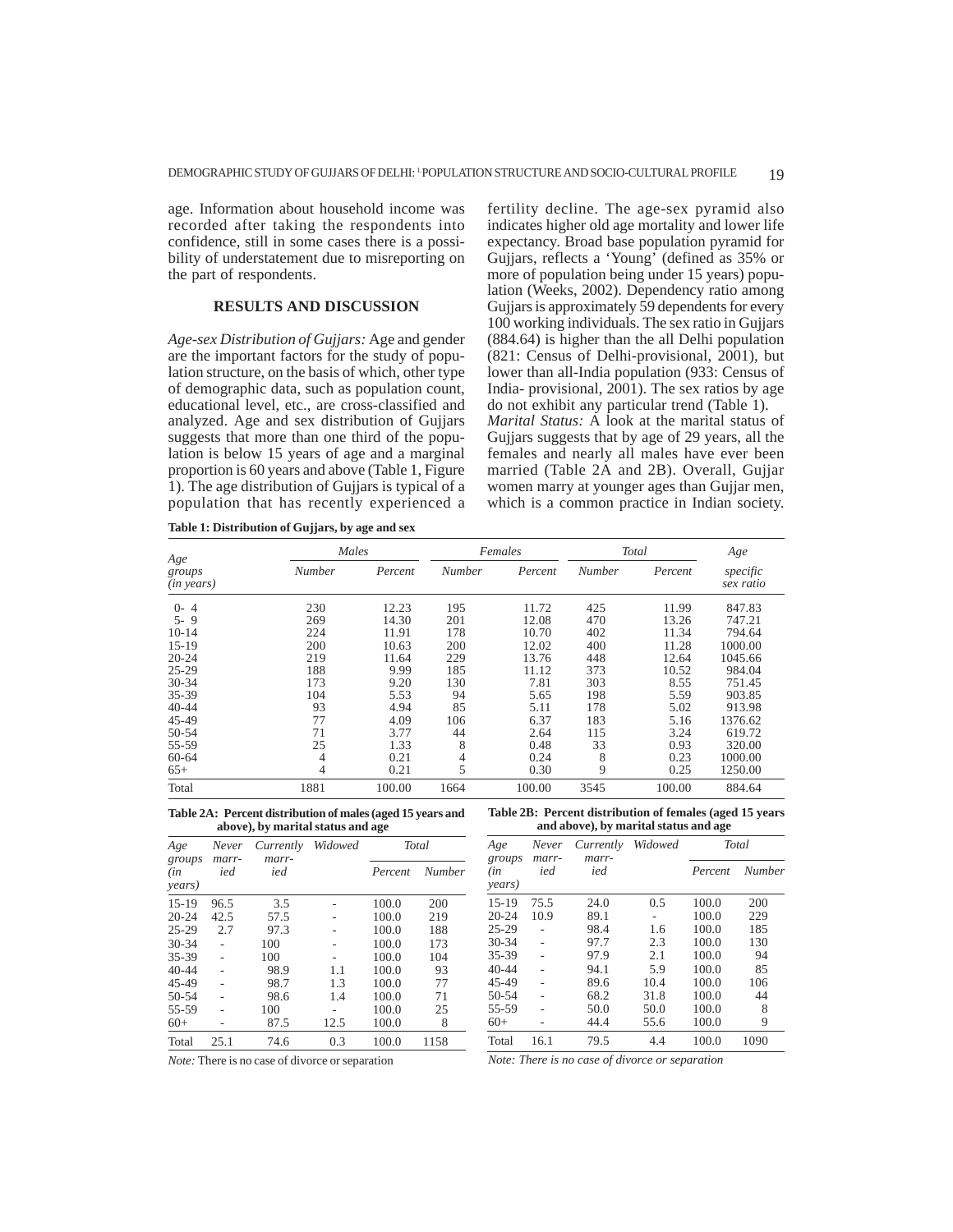

**Fig. 1. Population pyramid of Gujjars of Delhi**

About three-fourth of males and higher proportion of females are currently married. In the sample population there are no divorced or separated individuals indicating higher level of marital accord among Gujjars. The impact of widowhood is limited until older ages. Gujjars males have lower life expectancy than females as indicated by the proportions of widows who are 55+. Remarriage is nil among Gujjars. Every fourth male and every sixth female is never married reflecting a lower marriage rates for males. Among persons aged 15-19 years, ever married females are substantially higher.

*Educational Attainment:* Education is an essential pre-requisite of all-round development of individuals towards better quality of life. Among Gujjars though the literacy rate is high, the level of education attained is low. The literacy rate (total) among Gujjars is 79.37 percent, while it is 86.83 percent for males and 71.19 percent

**Table 3A: Percent distribution of males (aged 7 years and above), by level of education and age**

| Age                       |      |                                                                                                                                                                                                                                  |                   |                          | Literate       |      |                        |                          |       | Total          |
|---------------------------|------|----------------------------------------------------------------------------------------------------------------------------------------------------------------------------------------------------------------------------------|-------------------|--------------------------|----------------|------|------------------------|--------------------------|-------|----------------|
| groups<br>$(in \, years)$ |      | Illiterate <primary< th=""><th>Primary<br/>school</th><th>Middle<br/>school</th><th>High<br/>school</th><th>sec.</th><th>Higher Graduation Post</th><th>graduation<br/>and above</th><th></th><th>Percent Number</th></primary<> | Primary<br>school | Middle<br>school         | High<br>school | sec. | Higher Graduation Post | graduation<br>and above  |       | Percent Number |
| $7 - 9$                   |      | 100.0                                                                                                                                                                                                                            |                   |                          |                |      |                        | ۰                        | 100.0 | 153            |
| $10-14$                   | 0.4  | 53.1                                                                                                                                                                                                                             | 45.5              | 0.9                      | ۰              |      | ٠                      | $\overline{\phantom{a}}$ | 100.0 | 224            |
| $15-19$                   |      | -                                                                                                                                                                                                                                | 27.6              | 45.2                     | 26.6           | 0.5  |                        | $\overline{\phantom{0}}$ | 100.0 | 199            |
| $20 - 24$                 | 0.5  | 0.5                                                                                                                                                                                                                              | 6.8               | 23.7                     | 46.6           | 18.7 | 2.7                    | 0.5                      | 100.0 | 219            |
| $25 - 29$                 | 2.7  | 1.1                                                                                                                                                                                                                              | 8.5               | 30.3                     | 34.0           | 16.5 | 6.4                    | 0.5                      | 100.0 | 188            |
| $30-34$                   | 8.7  | 0.6                                                                                                                                                                                                                              | 17.9              | 27.7                     | 21.4           | 15.0 | 8.1                    | 0.6                      | 100.0 | 173            |
| 35-39                     | 12.5 | 1.9                                                                                                                                                                                                                              | 12.5              | 12.5                     | 28.8           | 16.3 | 13.5                   | 1.9                      | 100.0 | 104            |
| $40 - 44$                 | 41.9 |                                                                                                                                                                                                                                  | 9.7               | 9.7                      | 17.2           | 10.8 | 9.7                    | 1.1                      | 100.0 | 93             |
| 45-49                     | 58.4 | 2.6                                                                                                                                                                                                                              | 9.1               | 9.1                      | 10.4           | 2.6  | 5.2                    | 2.6                      | 100.0 | 77             |
| $50 - 54$                 | 77.5 | 1.4                                                                                                                                                                                                                              | 11.3              | 5.6                      | 2.8            | 1.4  |                        | ۰                        | 100.0 | 71             |
| 55-59                     | 88.0 | ٠                                                                                                                                                                                                                                | 4.0               | 8.0                      | ۰              |      |                        | $\overline{\phantom{a}}$ | 100.0 | 25             |
| $60+$                     | 75.0 | -                                                                                                                                                                                                                                | 25.0              | $\overline{\phantom{a}}$ | ٠              | ٠    | ٠                      | $\overline{\phantom{a}}$ | 100.0 | 8              |
| Total                     | 12.8 | 18.6                                                                                                                                                                                                                             | 17.1              | 18.6                     | 20.3           | 8.4  | 3.8                    | 0.6                      | 100.0 | 1534           |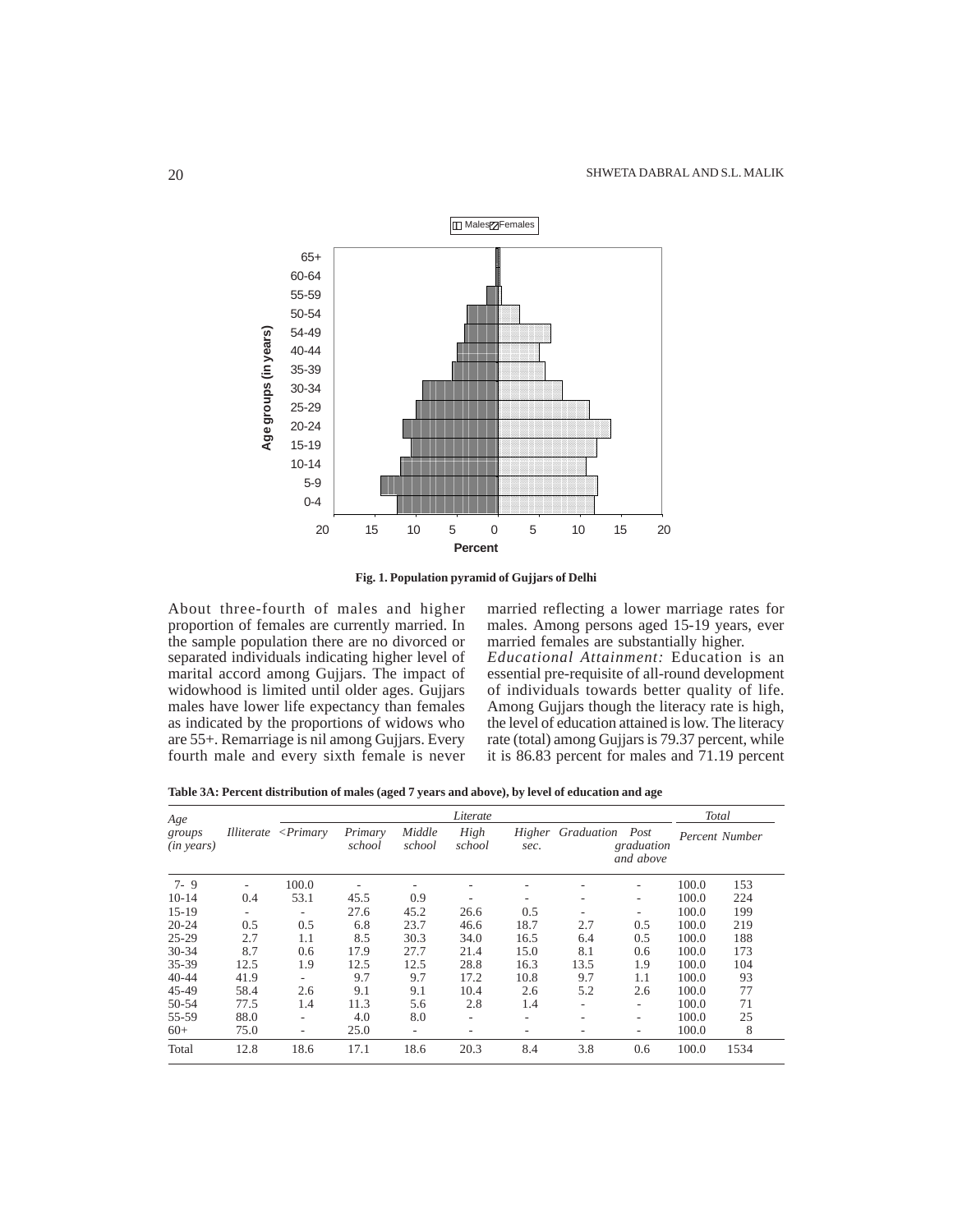for females. Generally, a higher percentage of males than females have completed each level of education. This reflects that in India, in spite of positive policy initiatives gender gap in education still prevails. Major reasons for this are probably early marriage of women and domestic work load.

The percentage of higher educated individuals is less among Gujjars. The extent of literacy and educational level of the Gujjar population, aged 7 years and above, by age and sex, shows that the proportion of illiterate males is almost same while it is slightly higher for females (males, 12.8 percent and females, 28.8: Table 3A and Table 3B), as compared to 2001 provisional Census rates (males, 12.6 percent and females, 25.0 percent: Census, 2001). There has been a progress in the level of literacy over time (Figure 2), as indicated by marked improvement in the proportion of literates in younger age groups, particularly females.

*Occupational Status*: The occupational structure of a community is an index of its economic profile. It is one of the sensitive indicators of an individual's status. Livelihood among Gujjars, as in most of the human societies, is observed to be primarily a male's responsibility. Less than one-third of the Gujjar males are engaged in farming (Table 4). Among non-agricultural activities, private jobs and business constitute the major categories. One-tenth are in government jobs while only a small proportion is selfemployed. On the whole, two-fifth of the males are economically active while rests are non-workers. Female employment among Gujjars is uncommon (Table 4). Only negligible proportion of Gujjar females is working (0.2 percent).

Almost all the females are housewives (engaged in household activities that include expanded domestic work, such as preparation of cow dung cakes, etc). This may be due to a number of socio-psychological factors prevailing in the community like, early marriage, work load, lower women's status, etc. The non-worker categories among the Gujjar population include housewives, students, dependents, retired and unemployed in varying frequencies.

*Economic Status:* Distribution of households, by income, is one of the bases of socio-economic status. On the basis of annual income, annual per capita income of the households was calculated. In case of agriculturalist, an estimate of yearly income from farming was provided by them (because harvesting season is twice or

**Table 3B: Percent distribution of females ( 7 years and above), by level of education and age**

| Age                  |       |                                                                                                                                                                                                                                      |                          |                          | Literate       |                          |                   |                                 |       | Total          |
|----------------------|-------|--------------------------------------------------------------------------------------------------------------------------------------------------------------------------------------------------------------------------------------|--------------------------|--------------------------|----------------|--------------------------|-------------------|---------------------------------|-------|----------------|
| groups<br>(in years) |       | Illiterate <primary< th=""><th>Primary<br/>school</th><th>Middle<br/>school</th><th>High<br/>school</th><th>sec.</th><th>Higher Graduation</th><th>Post<br/>graduation<br/>and above</th><th></th><th>Percent Number</th></primary<> | Primary<br>school        | Middle<br>school         | High<br>school | sec.                     | Higher Graduation | Post<br>graduation<br>and above |       | Percent Number |
| $7 - 9$              |       | 100.0                                                                                                                                                                                                                                |                          |                          |                |                          |                   | ٠                               | 100.0 | 130            |
| $10-14$              | 0.6   | 54.5                                                                                                                                                                                                                                 | 42.7                     | 2.2                      | ۰              | $\overline{\phantom{a}}$ | ٠                 | ۰                               | 100.0 | 178            |
| $15-19$              | 1.5   | 1.5                                                                                                                                                                                                                                  | 19                       | 50                       | 25.5           | 2.5                      | ٠                 | ۰                               | 100.0 | 200            |
| $20 - 24$            | 7.9   | 2.2                                                                                                                                                                                                                                  | 21.0                     | 28.8                     | 25.8           | 12.2                     | 1.7               | 0.4                             | 100.0 | 229            |
| $25 - 29$            | 26.9  | 4.3                                                                                                                                                                                                                                  | 28.0                     | 21.0                     | 11.3           | 5.4                      | 2.7               | 0.5                             | 100.0 | 186            |
| $30 - 34$            | 38.5  | 4.6                                                                                                                                                                                                                                  | 30.0                     | 16.9                     | 3.1            | 5.4                      | 1.5               | ۰                               | 100.0 | 130            |
| 35-39                | 59.6  | 1.1                                                                                                                                                                                                                                  | 16.0                     | 12.8                     | 5.3            | 2.1                      | 2.1               | 1.1                             | 100.0 | 94             |
| $40 - 44$            | 75.3  | 4.7                                                                                                                                                                                                                                  | 10.6                     | 3.5                      | 2.4            | 1.2                      | 1.2               | 1.2                             | 100.0 | 85             |
| 45-49                | 94.3  | 2.8                                                                                                                                                                                                                                  | 1.9                      | ۰                        | 0.9            |                          | ۰                 | ۰                               | 100.0 | 106            |
| $50 - 54$            | 100.0 |                                                                                                                                                                                                                                      | $\overline{\phantom{a}}$ | $\overline{\phantom{a}}$ | -              | ۰                        | ٠                 | ۰                               | 100.0 | 44             |
| 55-59                | 100.0 | ٠                                                                                                                                                                                                                                    | $\overline{\phantom{a}}$ | $\overline{\phantom{a}}$ | -              | ٠                        | ٠                 | ٠                               | 100.0 | 8              |
| $60+$                | 100.0 | ۰                                                                                                                                                                                                                                    | ٠                        | $\overline{\phantom{a}}$ | -              | ۰                        | ٠                 | ٠                               | 100.0 | 9              |
| Total                | 28.8  | 18.4                                                                                                                                                                                                                                 | 19.9                     | 17.6                     | 10.2           | 3.8                      | 1.0               | 0.3                             | 100.0 | 1399           |

**Table 4: Percent distribution of economically active males and females aged 15-59 years, by occupational categories**

|                  |                |                                  |               | Occupational categories/ activities |                 |                  | Total          |                |
|------------------|----------------|----------------------------------|---------------|-------------------------------------|-----------------|------------------|----------------|----------------|
| Gender           | Sample<br>size | Farming                          | Govt.<br>iobs | Private<br>jobs                     | <i>Business</i> | Self<br>employed |                | Percent Number |
| Males<br>Females | 1881<br>1664   | 30.5<br>$\overline{\phantom{a}}$ | 10.5<br>75.0  | 29.0<br>25.0                        | 26.7<br>-       | 3.2<br>-         | 100.0<br>100.0 | 741            |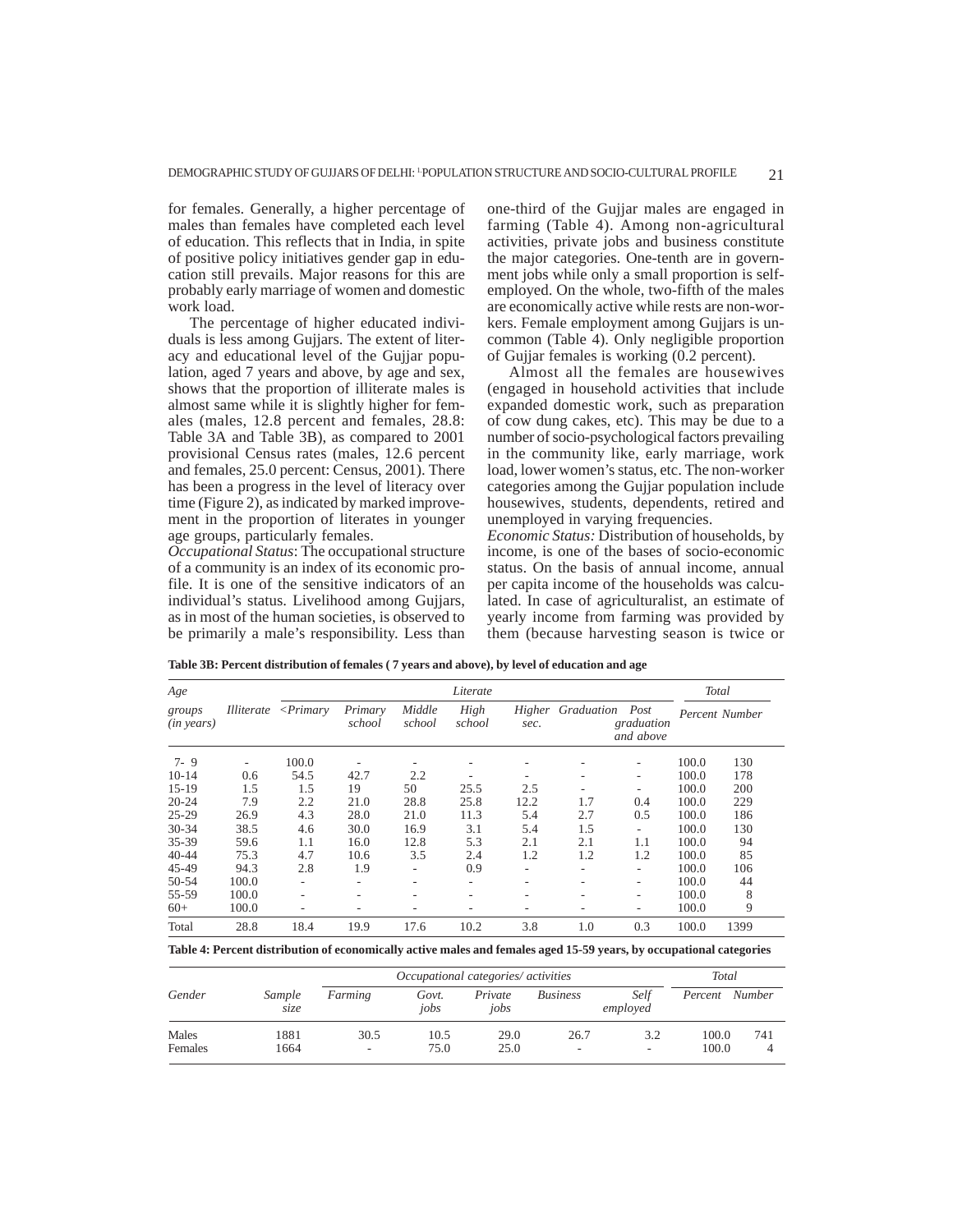

**Fig. 2. Percentage literate, by age and gender**

| Table 5: Percent distribution of households, by annual per |
|------------------------------------------------------------|
| capita income                                              |

| Annual per                | Households    |         |  |  |
|---------------------------|---------------|---------|--|--|
| capita income<br>(in Rs.) | <b>Number</b> | Percent |  |  |
| Up to 10,000              | 230           | 41.2    |  |  |
| 10,001-15,000             | 198           | 35.5    |  |  |
| 15,001-20,000             | 65            | 11.6    |  |  |
| 20,001-25,000             | 42            | 7.5     |  |  |
| Above 25,000              | 23            | 4.1     |  |  |
| Total                     | 558           | 100.0   |  |  |

thrice a year depending upon the crop sown). However, in case of other sectors, they provided an account of their monthly income. An estimate was computed to the closest annual figure. The various annual per capita income groups, on which the Gujjar households are divided suggests that, two-fifth of the households have annual per capita income up to Rs. 10000 (Table 5). Only, small proportions of the households have annual per capita income higher than Rs. 25000.

Over two-third of the households do not own any agricultural land (Table 6A). About twothird own livestock. Despite being resident of Delhi, they have not left their traditional occupation of pastoralism and marginal cultivation. However, they have combined them with working in private sectors, government offices and small businesses. The possession of consumer durable goods is in varying proportions (Table 6B). All these indicate that most of them avail the facilities available and that these Gujjar villages in Delhi are semiurbanized.

*Residence Characteristics:* The residence characteristics of the population reflect its settlement nature. The Gujjar villages are quite urbanized and this is reflected by their settlement patterns. Almost cent percent of the households have electricity (Table 7). Large majority of the households (three-fourth) have piped drinking water in their residence, another one-fifth get it from hand pump while remaining from public tap. Regarding sanitation facilities, half of the households have a flush toilet, another one-third use pit latrine while the remaining have no

**Table 6A: Percent distribution of households owing agricultural land and cattle**

| Asset                 | Percent |  |
|-----------------------|---------|--|
| Own agricultural land | 31.5    |  |
| Owing cattle          | 64.5    |  |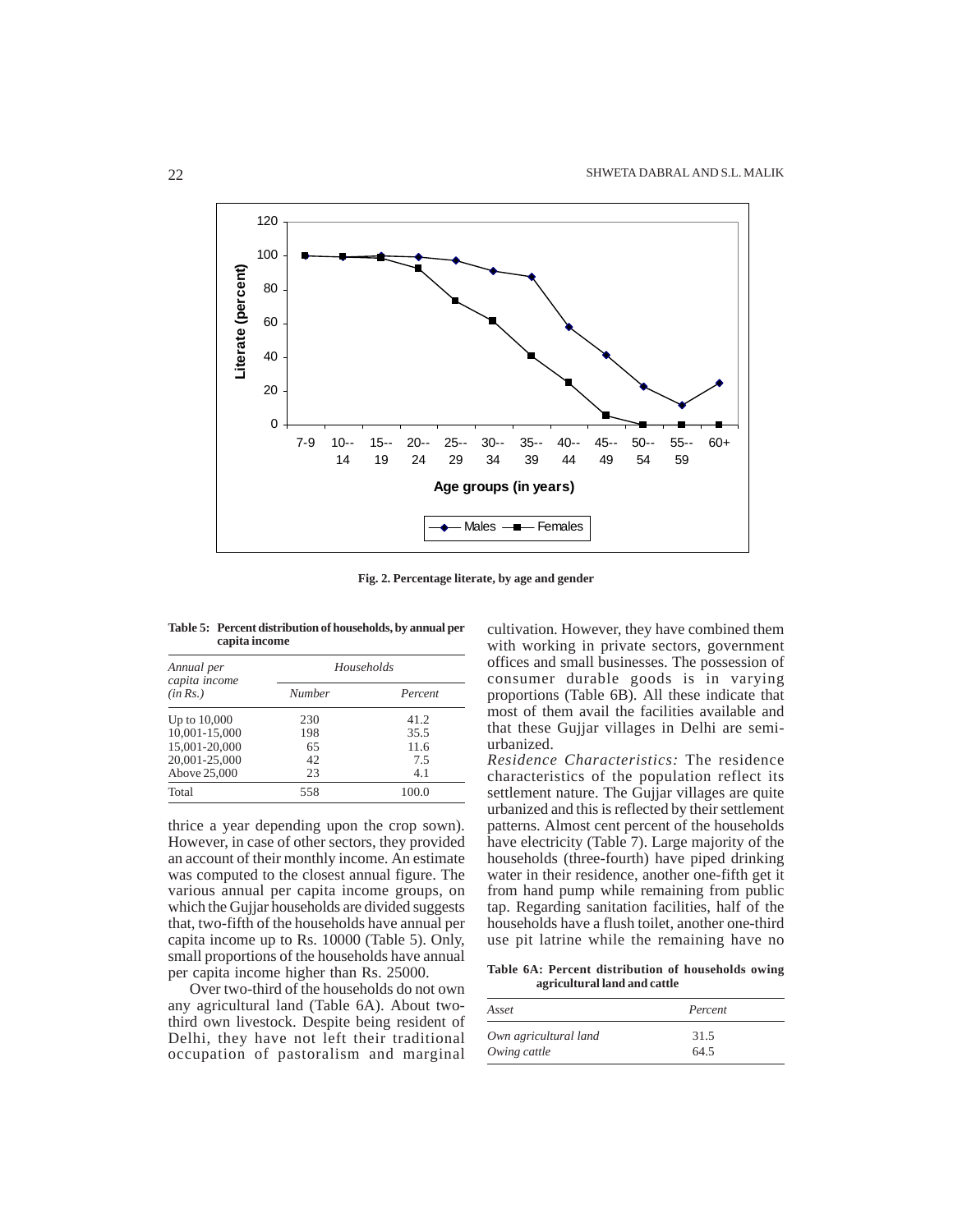**Table 6B: Percent distribution of households owing selected consumer durable goods**

| Asset                  | Percent |
|------------------------|---------|
| Consumer Durable Goods |         |
| Radio                  | 61.8    |
| T.V.                   | 74.4    |
| Refrigerator           | 43.2    |
| <b>Bicycle</b>         | 52.3    |
| Two-wheeler            | 34.6    |
| Car                    | 1.8     |
| Telephone              | 21.0    |
| Water pump             | 7.5     |
| Tractor                | 13      |
| Number of households:  | 558     |

facility. More than half of the households use liquid petroleum gas for cooking (Table 7).

Two-fifth still use dried dung cakes as main fuel. Majority of the household live in 'pucca' houses while all the remaining live in 'semipucca' houses. Over one-fourth of the households have five members while another one-fifth have six members (Table 8). The mean household size is 6.36 persons. All the above characteristics reflect semi-urbanized nature of these households.

## **CONCLUSIONS**

From the foregoing discussion, it may be concluded that the sampled Gujjar population is a young population. Males outnumber females

**Table 7: Percent distribution of households, by residence characteristics**

|                            | Residence characteristics  | Percent |  |
|----------------------------|----------------------------|---------|--|
| Electricity                |                            |         |  |
| Yes                        |                            | 99.64   |  |
| N <sub>0</sub>             |                            | 0.35    |  |
|                            | Source of Drinking Water   |         |  |
|                            | Piped water in residence   | 74.2    |  |
| Hand pump                  |                            | 19.7    |  |
| Public tap                 |                            | 6.1     |  |
| <b>Sanitation Facility</b> |                            |         |  |
| Flush                      |                            | 49.8    |  |
| Pit latrine                |                            | 33.7    |  |
| No facility                |                            | 16.5    |  |
|                            | Main Fuel used for Cooking |         |  |
| LPG                        |                            | 54.8    |  |
| Dung cakes                 |                            | 40.5    |  |
| Kerosene                   |                            | 4.7     |  |
| <b>Type of House</b>       |                            |         |  |
| Pucca                      |                            | 70.1    |  |
| Semi-pucca                 |                            | 29.9    |  |
| Total                      | Percent                    | 100.0   |  |
|                            | Number                     | 558     |  |

| Household | Households |         |  |  |
|-----------|------------|---------|--|--|
| size      | Number     | Percent |  |  |
| 3         | 5          | 0.9     |  |  |
| 4         | 49         | 8.8     |  |  |
| 5         | 153        | 27.4    |  |  |
| 6         | 121        | 21.7    |  |  |
|           | 97         | 17.4    |  |  |
| 8         | 75         | 13.4    |  |  |
| 9         | 28         | 5.0     |  |  |
| 10        | 20         | 3.6     |  |  |
| 11        | $\sim$     | $\sim$  |  |  |

**Table 8: Percent distribution of households, by size**

in most of the age groups and the sex ratio of Gujjars is higher as compared to all Delhi population. The age distribution is typical of populations that have recently experienced a fertility decline. Younger Gujjars, particularly the females, show improvement in the level of education. Generally, Gujjar women marry young and are not employed. Gujjar residences are semi-urbanized in nature. However, in spite of adoption of modern technologies and availing modern facilities, they still have conservative thoughts, lower female status and social actions such as 'Pardah' system. Thus, an effective evaluation of present demographic profile is a 11+ 10 1.8 Total 558 100.0

#### **ACKNOWLEDGEMENT**

step in developing an educated population with

appropriate demographic behaviour.

The authors are grateful to the families who form the basis of present study without whose co-operation and kind help, this work would not have been so smoothly possible.

## **REFERENCES**

- Bingley, A.H.: *History, Case and Culture of Jats and Gujjars* (Reprint). Ess Ess Publications, New Delhi (1978).
- Bhasin, M.K and Nag, S.: A demographic profile of Jammu and Kashmir: Population Structure. *Journal of Human Ecology*, **13:** 1-55 (2002).
- Bhasin, V. and Nag, S.: Population dynamics, problems and prospects of high altitude. *The Anthropologist*, **4:** 43-72  $(2002)$ .
- Census of India-*Delhi: Series 8, Provisional Population Totals (2001).* Registrar General and Census Commissioner, India. (2000).
- Census of India-*India: Series 1, Provisional Population Totals (2001).* Registrar General and Census Commissioner, India. (2001).
- Cunningham, A.: *Archaeological Survey of India Reports*, Vol. II. Government Central Press, Simla (1871).
- Dandekar, Kumudini: *Demographic Survey of Six Rural*